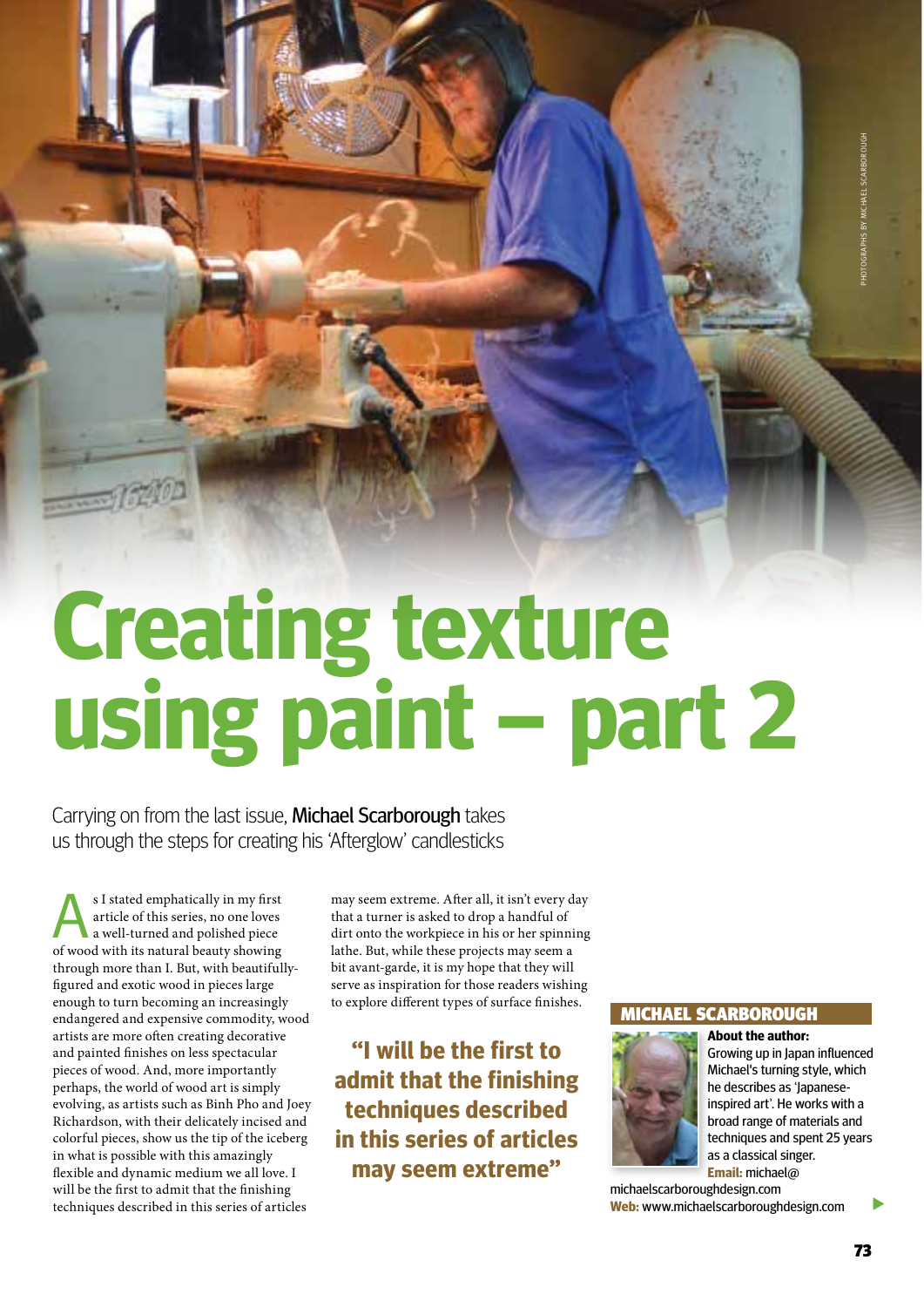$\blacktriangleright$ 

## Getting to work

for me, getting to work does not<br>necessarily mean picking up a gouge<br>and turning on the lathe. A lot of<br>thought, planning and drawing goes into the or me, getting to work does not necessarily mean picking up a gouge and turning on the lathe. A lot of design process before any turning actually begins. And, while I am always willing to be flexible in making mid-project changes if I feel led to, I find that the more planning I've done before wood chips fly, the smoother the process will be.

Whereas I generally work in the Japanese aesthetic, the overall form of these candlesticks could be considered Eastern or Western. But, in avoiding the extremely tight beads and coves that might be found on a set of specifically European candlesticks, I managed to produce several wide areas on which to display the desired finish. I began this piece by turning two glued-up maple (*Acer campestre*) cylinders, and proceeded to

develop the form using a 12mm spindle gouge.

Once the pieces were turned, I sanded them to 220 grit and then coated them with grain filler. After allowing the filler to dry overnight, I sanded the pieces working up to 12,000 grit using Micro-Mesh pads. This preparation work allows me to begin the finishing process, particularly the application of copper leaf,

wet sanded and recoated the base coat on<br>a daily basis for five days. On the seventh<br>day I planned to rest, but on the sixth day, I<br>law I have lower wet sanded and recoated the base coat on a daily basis for five days. On the seventh liberally coated the chosen areas with a gloopy coat of black paint and then smothered it in the dry clay.

with a glass smooth surface, which is what is required to get the best possible effect.



**Step 1: the maple cylinder turned and ready to shape**



**Step 2: the basic form begins to emerge**

#### Finishing begins

Whereas the finish on my 'Afterglow' tea set – described in issue 258 – was somewhat subtle, I wanted to increase the visual impact for the candlesticks in this series and, therefore, decided to increase the depth of the finish – literally.

**ONCE THE FINISH WAS COMPLETED A**<br>
a liberal coat of black paint to which<br>
a bit may also also black paint to which hardened, I over-coated the clay with a bit more spar varnish had been added for subtly increased translucence. This building up of increasingly translucent layers of finish creates a visual depth in the piece and, along with it, an increase in visual interest. Once this coat of paint was dry, I donned

I used oil-based sign writer's paint, black with a touch of Burnt Sienna, for the base coat, with a bit of spar varnish and enough turpentine added in to produce a mixture that flowed easily off the brush. I strain everything that goes into the paint cup. While this may seem redundant, considering areas of the piece will later be covered in soil, it makes a huge difference in those areas to be covered in copper leaf.

**Step 3: the base coat sanded and ready for clay and copper leaf application**

## Playing with dirt

While seeking a deeper and somewhat rougher clay coat on this piece that would not flake off when handled, I had to ensure that the clay fully adhered to the surface. So, once the paint coat had hardened, I sprayed the surface well with heavily diluted carpenter's glue, to



**Step 4: smothering the wet paint in dry clay**

which a drop of washing-up liquid had been added. I then allowed a couple of days for the finish to fully harden.



**Step 6: the candlesticks resting before they are overcoated with black paint**

# Building a finish

my dust mask, turned on the extraction fan, and began sanding. I started with 60 grit sandpaper, worked my way up to 150 and stopped there. I went no further, because I wanted a surface that was visually related to the teapot surface, but not as smooth. Leaving some nooks and crannies in the surface allowed subsequent layers of finish to pool and reflect candlelight.







While gold is certainly the best-known of the metal leafs, there is an excitingly wide range of others available for our use: silver, aluminium, palladium, etc. And, even though metal leaf is inherently beautiful in itself, I view it as a blank canvas upon which many finishes and patinas can be created.

It is customary to undercoat the area to be leafed with a paint colour similar to that of the leaf. So, I initially chose a light sepia colour that would balance well with both the copper leaf and the clay areas. However, upon seeing the sepia colour in place, I found the contrast to be too stark and

decided to revert to a black undercoat. This base colour acts as a background to minimise the appearance of tears or breaks that inevitably occur in the process of laying the leaf. And, in this case, bits of black showing through only added to the aged look of the candlesticks.

## **Working with metal leaf**

**Step 7: back to black**

**Step 8: the clay/ paint mix is sanded**

**Step 9: stop sanding when the surface is somewhat even**



**Step 5: adding diluted glue to the clay**